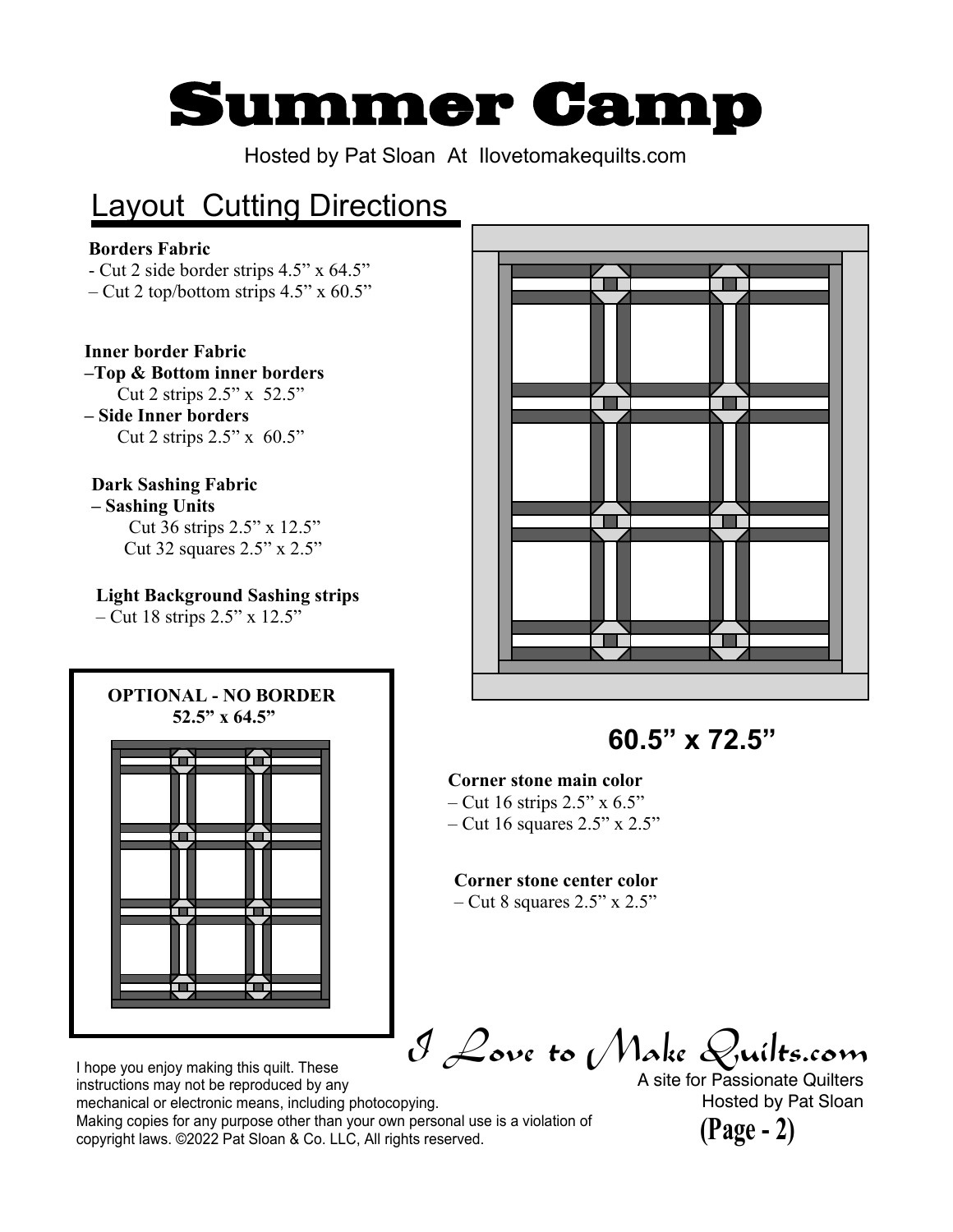# **Summer Camp**

## **LAYOUT Directions Follow the diagrams**

### **Sashing Strip sets**

1) Sew a 2.5" x 12.5" dark strip to each long Sides of a 2.5" x 12.5" light strip Measure 6.5" x 12.5" Make 18 strip sets for the sashing



## **Corner Stone**

2) Using 2 of the 2.5" x 6.5" corner stone main strips, 2 of the 2.5" corner stone main squares, and a 2.5" corner stone center square, make the corner stone block

Make 8 Measures 6.5" x 6.5"



3) Following the diagram, draw a line on the back of the dark sashing squares.

Place a 2.5" sashing square on the corner stone unit. Sew ON the line. Make 8

Measures 6.5" x 6.5"



4) trim away leaving a 1/4" seam allowance . Press triangles open. Make 8 Measures 6.5" x 6.5"



5) Repeat Step #3 and Step #4 for the other 3 corners of the block.

Trim away leaving a 1/4" seam allowance .

Press triangles open. Make 8

Measures 6.5" x 6.5"



I hope you enjoy making this quilt. These instructions may not be reproduced by any mechanical or electronic means, including photocopying. Making copies for any purpose other than your own personal use is a violation of copyright laws. ©2022 Pat Sloan & Co. LLC, All rights reserved.